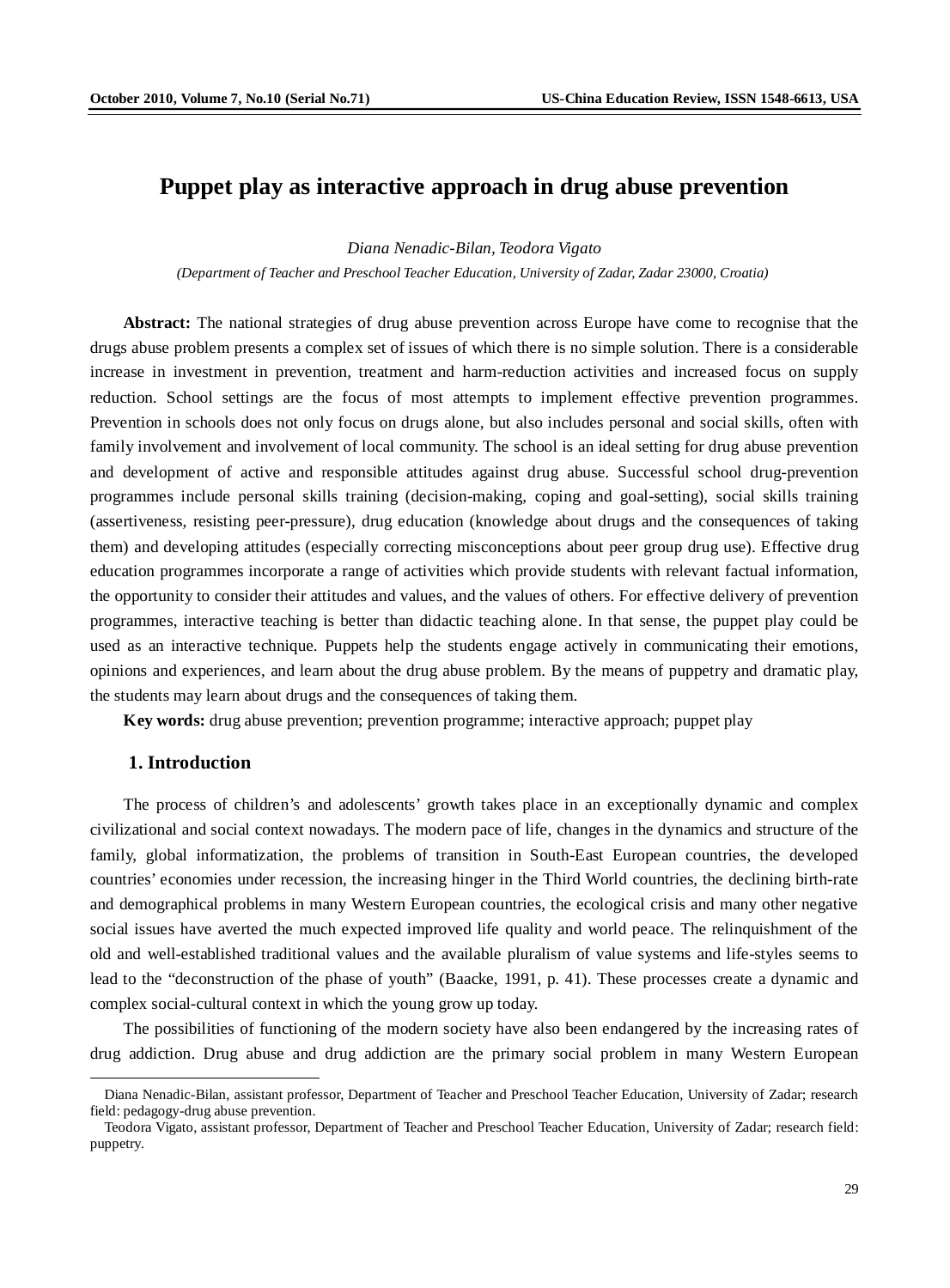countries. The drug addiction phenomenon is being analyzed through sociological, criminal, legal, medical, psychological and pedagogical aspects. The national strategies of many Western European countries point out that there is no simple solution of the drug addiction problem, and in the preventive activities, they stress the principle of the common, partner-like, integrated and integral approach to the prevention of drug addiction. This approach includes a systematic effort on the part of all the educational factors: the family, schools, the social community, public policies, religious institutions and the media.

In accordance with the above mentioned, it is important that the funding of the addiction prevention activities, damage control activities and drug supply reduction activities has been increased. Since addiction as a global phenomenon knows no national or geographic borders, the recent European addiction prevention strategies (EU Drugs Action Plan (2005-2008), 2005) stress the need for a coordinated international action, providing joint and organized support to addiction prevention programs and demand and supply reduction programs.

#### **2. Drug addiction prevention**

The prevention of drug abuse and addiction is based on the principles that represent a common element of prevention programs, which are the result of long-term research in the field. Thus, a publication of the American National Institute on Drug Abuse (2003) lists 16 principles of addiction prevention that represent the guidelines in the analysis, planning, selection and application of the addiction prevention programs.

The literature discussing drug addiction prevention starts from the risk factors and the protection from addiction factors. It is by the concept of risk and protection factors that one aims to explain why a person becomes a drug addict, and another one is addiction-resistant. Several decades' research in the field of drug abuse etiology has revealed the complex interactive network of various individual, social and hereditary factors with varying intensity of influence during a person's development.

According to Ialongo, Poduska, Werthamer and Kellam (2001), early intervention programs intended to reduce the risk factors (e.g., aggressiveness and bad self-control) achieve better results than later interventions aimed to change a child's behavior toward the positive.

Investigating the risk and protective factors, Hawkins and collaborators (Hawkins, Catalano & Miller, 1992) considered that prevention programs achieve positive results by influencing the risk and protective factors accountable for drug abuse. Among the important risk factors that can be the targets of education, they lay special emphasis on the formation of the relevant normative beliefs and the development of adequate attitudes concerning drugs.

Hansen and McNeal's (1999) works represent a useful analysis of the drug education programs. These authors pointed out that the understanding of the normative practice in drug education is the key to improving the results of preventive interventions. Analyzing drug education over a long period in 146 high-school grades, the authors found out that almost half of the drug-related education focused on providing information on drugs and health-related consequences of drug abuse (actually 45.9% of total time).

Considering the rate of risk to become an addict, it is possible to speak of universal, selective and indicated prevention. These levels of prevention are also characterized by the temporal dimension, so the measures of primary prevention are taken before the occurrence of problems in the functioning of a person, the secondary prevention takes place after the occurrence of first symptoms and the tertiary prevention after the disorders are manifested. The universal programs for addiction prevention are intended for the general child and adolescent population, their parents, and also the social community factors. The aim of universal prevention is to prevent or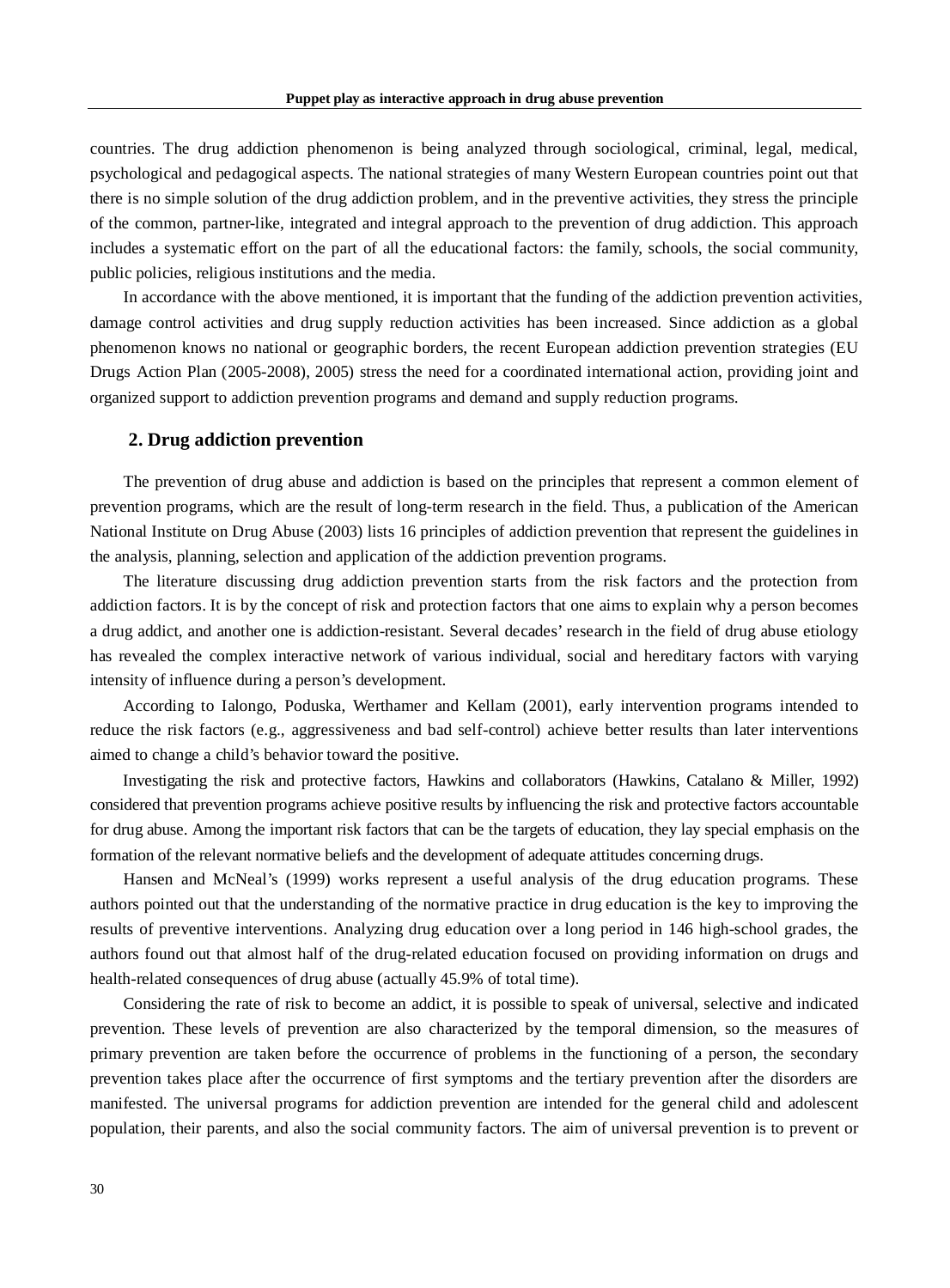delay drug abuse, and it is based on various approach techniques. Universal prevention programs are implemented on large groups of population without prior determining of the rate of risk from possible drug abuse.

Concerning the application context, prevention programs can be carried out in various contexts—personal, peer, family, school contexts and the contexts of smaller or larger local communities.

The school context is the central application context of many addiction prevention programs (US Department of Education, 2001). Children spend a lot of time in the school environment, so school represents an adequate location for addiction prevention implementation.

Greenberg and collaborators (Greenberg, Weissberg, Utne O'Brien, Zins, Fredericks, Resnik & Elias, 2003) expressed satisfaction with the evident progress and a firmer empirical instituting of school addiction prevention, a significant number of empirically tested prevention programs, with the abundant theoretical sources concerning the implementation of the authenticated models of prevention.

School prevention programs embrace a whole spectrum of preventive efforts, from formal educational programs to general preventive activities that are integrated into the everyday school life. Preventive activities at school make possible the acquisition of the necessary skills, attitudes and facts, and they are helpful in the process of making the decisions concerning personal health, safety and life philosophy. Efficient school prevention programs embrace personal skills training (decision-making, coping with stress, defining aims), education about drugs (facts about drugs and the consequences of taking drugs) and developing attitudes (especially correcting wrong concepts concerning drug use by peers). Drug education programs include various activities through which students acquire relevant information and analyze their views and their personal systems of values, as well as other persons' systems of values.

Among the school universal prevention systems, the effective ones are the interactive programs based on the model of social influences or life competences (Bühler & Kröger, 2006).

Since at the implementation of preventive activities one must make allowance for the principle of active knowledge and experienced acquisition of the practical use of skills, the authors have chosen playing with dolls as one of the possible interactive forms of work in addiction prevention in this paper. The children themselves construct their ideas, developing skills through interaction with puppets and other children.

### **3. Puppet play and learning**

Children easily confide their feelings and wishes to dolls. Beside that, a puppet makes better contact with children than a pedagogue or a parent could. A puppet's opinion will be accepted with more enthusiasm than a pedagogue's opinion without a doll, since doll represents authority. A puppet can therefore be used as a confidential mediator in the correlation between the children and their environment (Majaron, 2004, p. 7). It seems that stylization, which is the fundamental characteristic of the doll, helps children feel, accept and understand a symbolical situation. Through simplified situations, and by using objects as metaphors, it is possible to effectuate an abundance of allegorical games acceptable to children (Majaron, 2004, p. 7).

The learning process with the aid of a puppet is characterized by the esthetic double, which creates a split. In performing the action in a show or in a dramatic play, the split is between "being you" and "being a character". This split often causes "hyper-awareness". In the animated theater, the split is 3-fold, besides the role and one's own identity, there is also the animated figure that must exist within all of the 3 dimensions. This is a case of the "double mirror" or "meta-theater". Animated figures become symbols of persons (Hamre, 2004, p. 11). Playing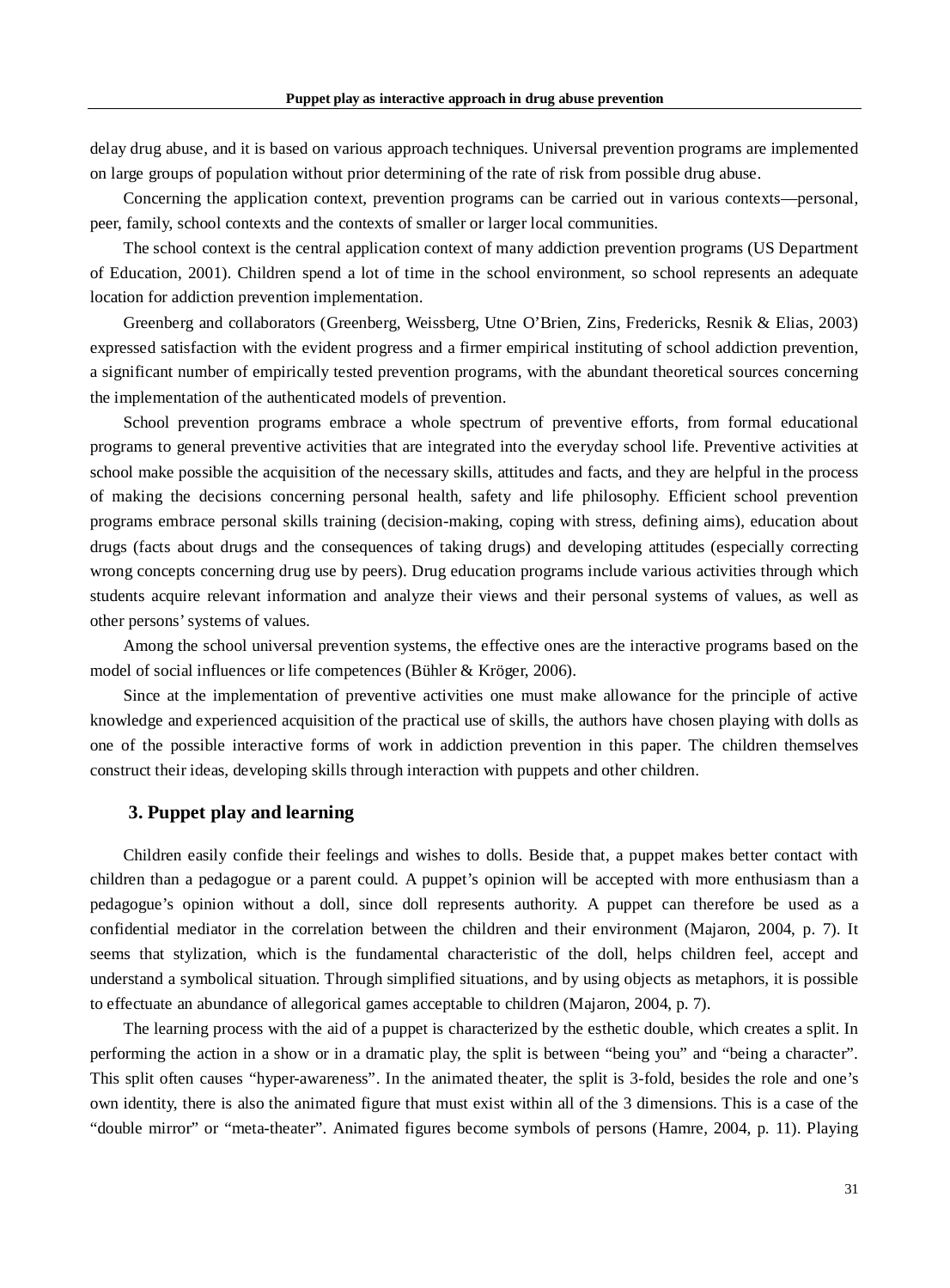with the dolls, children have gained a theater which does not show a story; instead, a very loose plot is interrupted by commentaries—facts about harmfulness of smoking. Actually, this is a post-modern convention dominating theater today, and it is usually referred to as forum-theater and is very convenient as one of the forms of learning, which erases the difference between the performer and the audience, and deals with topical problems making real impact through theater.

Bastačić (1900, p. 15) claimed that conventional language in a puppet play acquires a different meaning. Play implies parallel existence of 2 realities. The player who creates the world of play and the world of rules enters that world by himself/herself. The world does not really change, but the fictitious world changes the player, the player does not remain confronted to the world, he/she becomes a part of it. Depending on the type of puppet, the play acts cathartically, and this is particularly true regarding puppets that are slipped on hands, the very kind that the authors have used.

In playing with puppets or while watching puppet plays, the transition from the fictitious to the real, and the other way, is exceptionally mild and easily made. The whole puppet theater, as well as children's play, is somehow based on this thin line between imagination and reality (Kovačić, 1969, p. 127).

A theater performance, regardless whether puppets or actors are used, or whether the children take part in it or watches it, makes it possible for the children to gradually distinguish the essential and the unessential, the necessary and the accidental, in the best way possible. Watching the performance, the children can also notice the relations between cause and effect (Misailović, 1991, p. 18). When children and grown-ups too, watch the puppets on stage, they become more and more alive as the longer they are being watched. After a while, the audiences forget that what is involved here is animated matter. Things slowly acquired life and became more real than the audiences. This moment precisely, when they start believing in the life of the not living, has magical elements. Everyone exists outside himself/herself, both the puppets and the children (Kovačić, 1969, p. 130). It is well known that, due to its capability of presenting the unreal, the puppet theater has unlimited possibilities, so the authors are used to the characters of dwarfs, princesses, monsters and fairies appearing on the puppet stage. Anyway, the puppet theater usually starts from where actors' theater ends. In the play, the authors saw, however, the heroes were neighborhood good guys and the theme was a topical one, the harmfulness of drugs. There was a reversal that, in order to present a very topical theme with very realistic characters, the authors used an expression already metaphorical on its own. A good choice of puppets and the mode of animation, and the usage of slang, though, made the performance vivid in a way acceptable to children. It is believed that puppet play is the most adequate means to present the theme discussing the harmfulness of smoking in a stylized and metaphorical manner.

#### **4. Puppet play in the function of addiction prevention**

In the research into the extent to which an educational theater performance can help prevention, the authors started by testing the knowledge on drugs in a 4th grade of a primary school. Next, the students saw the play, and after that, together with the teacher, the authors organized puppet-play workshops in which they used some of the elements from the play. The authors substituted mimic puppets, or in layman's terms "muppet dolls" from the play by simpler forms, so they used a puppet sock with no add-ons which they slipped on hands. Finally, the authors tested their knowledge on the harmfulness of drugs once again.

The play *Najveća su šteta droga i cigareta* (*Drugs and Cigarettes Do Most Harm*) performed by the puppet theater in Zadar was envisaged in accordance with an educational model, under the sponsorship of the Ministry of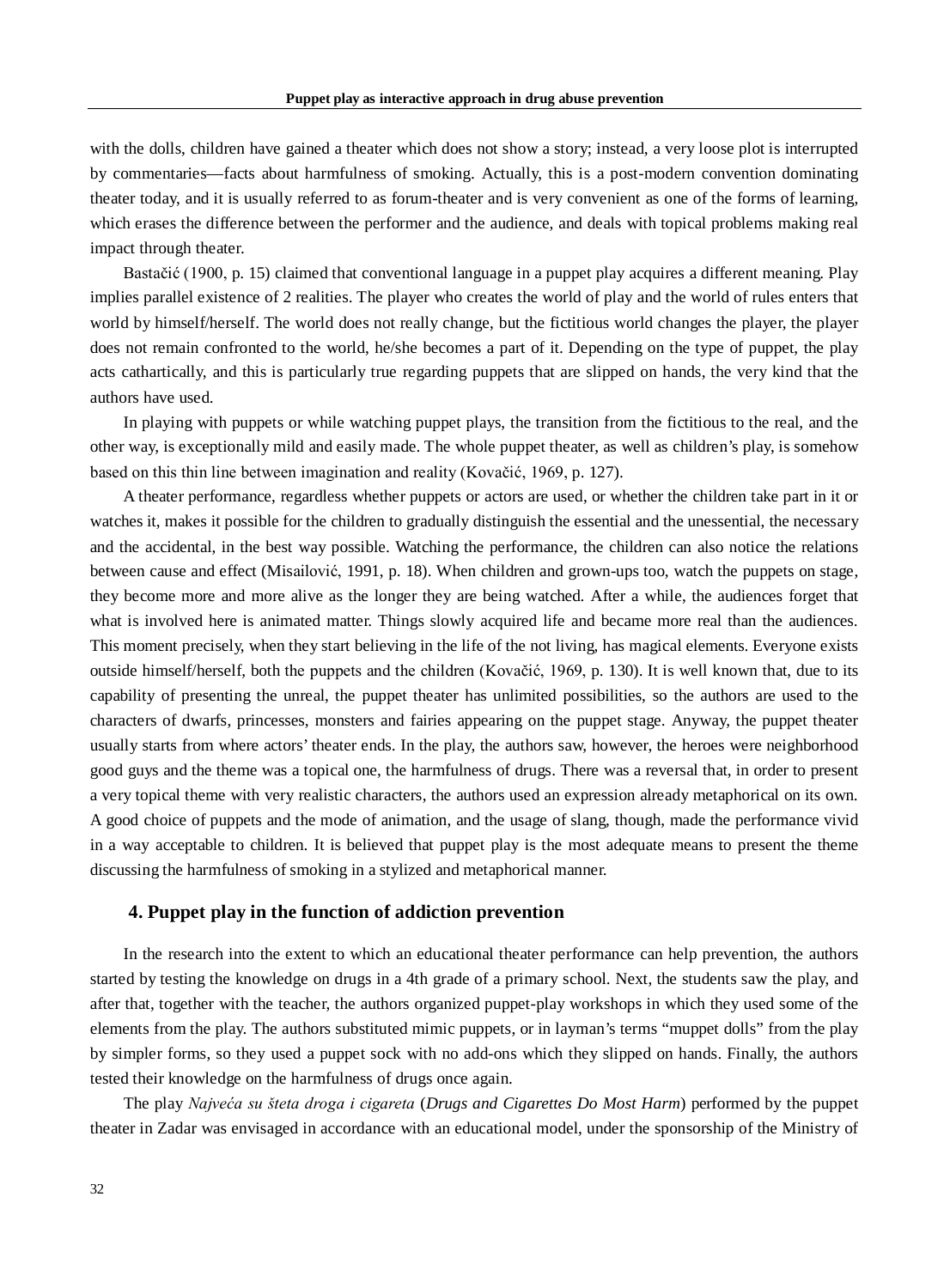Health and Social Welfare of the Republic of Croatia, and it was intended to explain all the bad consequences of the vice to young audiences. The author and director, Dražen Ferenčina, expressed the theme in the strongest manner by a line of one of the heroes, "If I give up smoking I'm sure I will never start doing drugs". Through a story of dropping the habit of smoking, the play warns against an ever more widespread disease of time, smoking and drug use. Each finding their own motives against the cigarette, the characters managed to resist the temptation and pointed at the harmfulness and the negative consequences of smoking in a funny way. The play also presents statistic data which are aimed to shock and frighten the young audience.

The author and director did not give nuance to the characters of the personage and used typical characters in typical situations, for 2 reasons: The first reason was to make it easy for the children to recognize themselves, because the aim was primarily an educative one; and the second one had to do with the particular qualities of puppet expression that uses symbols so that a single boy or girl has all their peers' traits. Because of that, the use of puppets in the presentation of such a theme is far more convincing than live actors would be.

The play *Drugs and Cigarettes Do Most Harm* uses mimic puppets, otherwise, best suited to puppet plays in which speech dominates over motion. Mimic puppets are of recent origin, and in the European puppetry tradition, they are usually created when the author wishes to depict man as a caricature. This is achieved by marked motions of the jaw, that is, by opening and closing of the mouth. Puppets of that sort were made popular by the *Muppet Show* series which gave them their name.

After the play, there was a different kind of work in dramatic workshops, so that the form of presentation by puppets changes the animator and the borderline between the audience and the performers disappears. That is, people came closer to the modern drama education which rejects the conventional ways of theater works at school. Staging the play is less important, and the primary interest is focused on the dramatic form, which is not theatrical only because the possibility of participation of anyone outside the group is either eliminated or negligible. The work is directed to the group and it only serves to teach the facts on the harmfulness of drugs. The difference between a child's participation in a theatre performance and in the workshops is that, in the first case, the child goes through experiences presented in a parallel world; and in the second, it creates these experiences as a contestant in the play (Jurkowski, 2007, p. 341). Learning aided by dolls is beneficial, because puppetry integrates almost all the disciplines important for a child's development: perception, coordination and interaction with the environment, speech and story.

The authors started with puppet improvisations aware of the fact that children should measure up to the requirements concerning originality and detach themselves from the puppet play stereotypes by the very choice of the puppet. It all had to be captivating and reminiscent of children's play<sup>[1](#page-4-0)</sup>. Everyone participates in the play in an equal manner. Nobody should be left aside as an observer.

They first came to understand that any object can be a puppet. It was important to people that they "make" a doll themselves, for making one's own dolls enables the students to begin expressing themselves from the very start, from the moment they choose a character. That is, they had brought, chosen and slipped on their hands the sock-doll themselves, so they did not spend much time making dolls. The first stage of the work, which teachers

<span id="page-4-0"></span> $<sup>1</sup>$  The 4 essential characteristics of playing with puppets are: (1) Comicality of the puppet; (2) The puppet is always put in the role of</sup> a typical representative who must clearly express uncomprovising views and support them; (3) The pace of a puppet play is slow because the idea is repeatedly expounded so that it may be understood and accepted. On the other hand, it suits the child's wish for repetition. Always the same story, song or game make children happy; and (4) Striking examples on the puppet stage have marked consequences in everyday life (Kovačić, 1969, p. 134).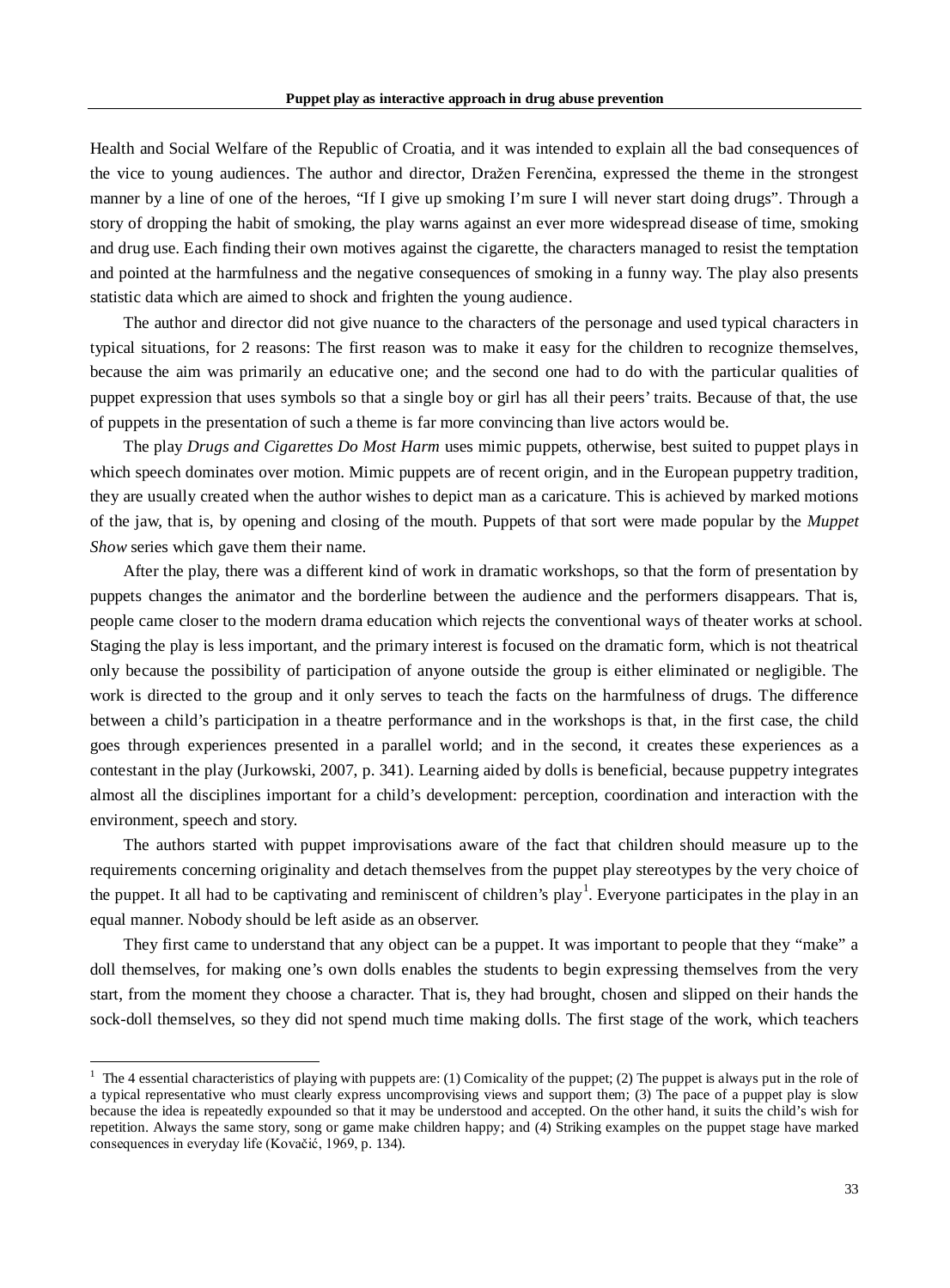and educators are quite fond of, was simply skipped so they could concentrate on the more important issues<sup>[2](#page-5-0)</sup>.

The authors tried to make a moment of animation, so that puppet might acquire a magic form in which inanimate matter comes to life. The characters needed no special elaboration since they were simply boys or girls. A characteristic of the puppet theatre is that dolls are types so character peculiarities are lost, and dolls become signs.

After that, the authors defined the content of the story, starting from the introduction. The authors met the characters and the place of the puppet play. The plot would be the dialogs among children about the harmfulness of drugs. The peak of the action would be when each child tells other children what he/she had learned about the drug harmfulness issue.

The authors wanted to develop 3 ways of communication with dolls: First, the doll talks to the audience instead of the children when the characters/dolls introduce themselves and when the audiences learn about the spot in which the plot takes place. Then, the children talk to the dolls as a partner when the harmfulness of drugs is discussed, and finally, 2 dolls talk to each other as 2 partners and tell each other what they have learned about the harmfulness of drugs.

## **5. Instead of a conclusion**

The children, as a constructive creator of its own education and development, is in constant interaction with its social and physical environment. Growing up in a specific social-cultural context, children construct and co-construct knowledge in an intensive interaction with the environment. Individual development is a result of social interaction within which the group members share and internalize common cultural denotations. The children do not acquire their experiences in a passive manner, they interpret and construe them actively. Reflecting upon a possible interactive approach to the construction of school-children's knowledge about drugs, the authors therefore chose a puppet play and a drama workshop. Children, among other things, are motivated to express and compare diverse opinions, to negotiate, to hear other people's statements and to reformulate initial assumptions. The authors achieved a very dynamic atmosphere that contributed to a vivid and interesting communication.

Comparing the results of the initial and the final tests of the students' knowledge concerning drugs, it is noticeable that there were far more correct answers in the final test, administered after the drama workshop. As an illustration, 50% of the children stated that tobacco is not a drug in the first test, and only 15% gave the same answer in the final one.

Using puppet plays as an interactive way of acquisition of knowledge on drugs and the consequences of drug abuse is proved to be an attractive and entertaining form of learning. Such an approach to learning is completely different from the traditional approaches and didactic teaching by grown-ups. The emphasis is on free and active participation in common activities, active listening, shared deliberation and mutual understanding.

#### **References:**

Baacke, D. (1991). *From 13th to 18th years*. Weinheim. Bastačić, Z. (1900). *A puppet has a heart and mind*. Zagreb. Bühler, A. & Kröger, C. (2006). Expertise on the prevention of substance abuse. *Forschung und Praxis der Gesundheitsförderung*,

<span id="page-5-0"></span> $2$  Kovačić's model of child work with puppets (1969, p. 137): The child speaks on his/her own first, then takes a puppet that speaks while the child is hidden, after that the puppet speaks and the child is visible. With this method, both the child and the doll speak to the audience. In the second phase, the child talks to the doll, then two children talk to the doll, then dolls talk to each other and the children are hidden, then the two dolls talk to each other and the children are visible, and finally, the children talk to their doll-partners.